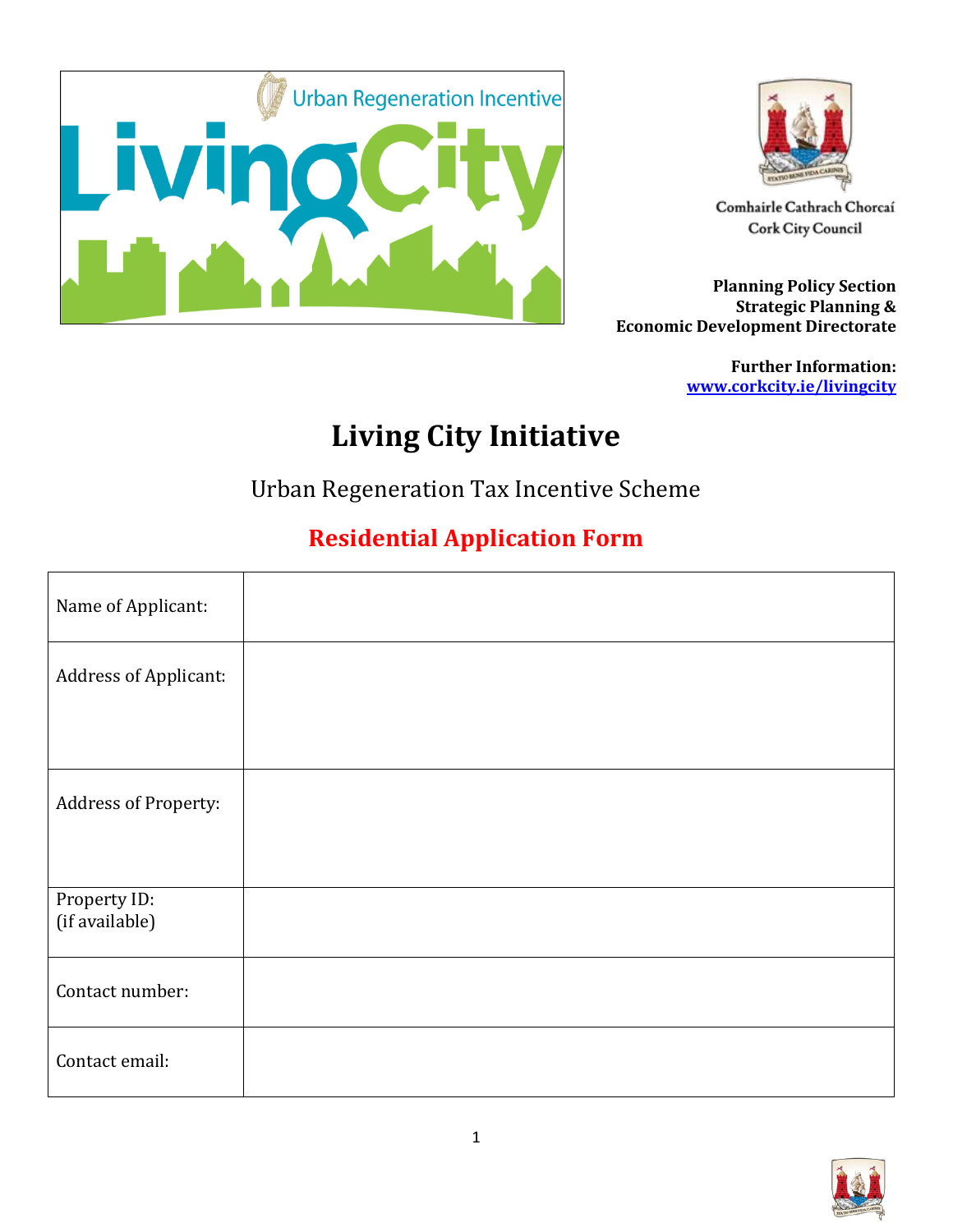| Is the property within a Special Regeneration Area of Cork<br>City? | Yes | No |
|---------------------------------------------------------------------|-----|----|
| Is the property a Protected Structure?                              | Yes | No |
| Is your building on the NIAH?                                       | Yes | No |
| Is the property within an Architectural Conservation<br>Area?       | Yes | No |
| Was the property constructed before 1915?                           | Yes | No |
| Was the property originally built as a dwelling?                    | Yes | No |
| Is the property within a Special Archeological Zone?                | Yes | No |
| Does the proposed work require planning permission?                 | Yes | No |
| If yes, has this been granted?                                      | Yes | No |
|                                                                     |     |    |

If granted, please state the Reference Number:

What is the existing use of the property?

Please state any planning reference numbers associated with the existing property

What is the existing and proposed floor areas (sq. m.) of the property? Existing Proposed

Are you proposing to use the renovated/converted property as the:

Are you proposing to convert the property into two or Are you proposing to convert the property into two or  $Yes$  No  $Yes$  No  $Xes$ 





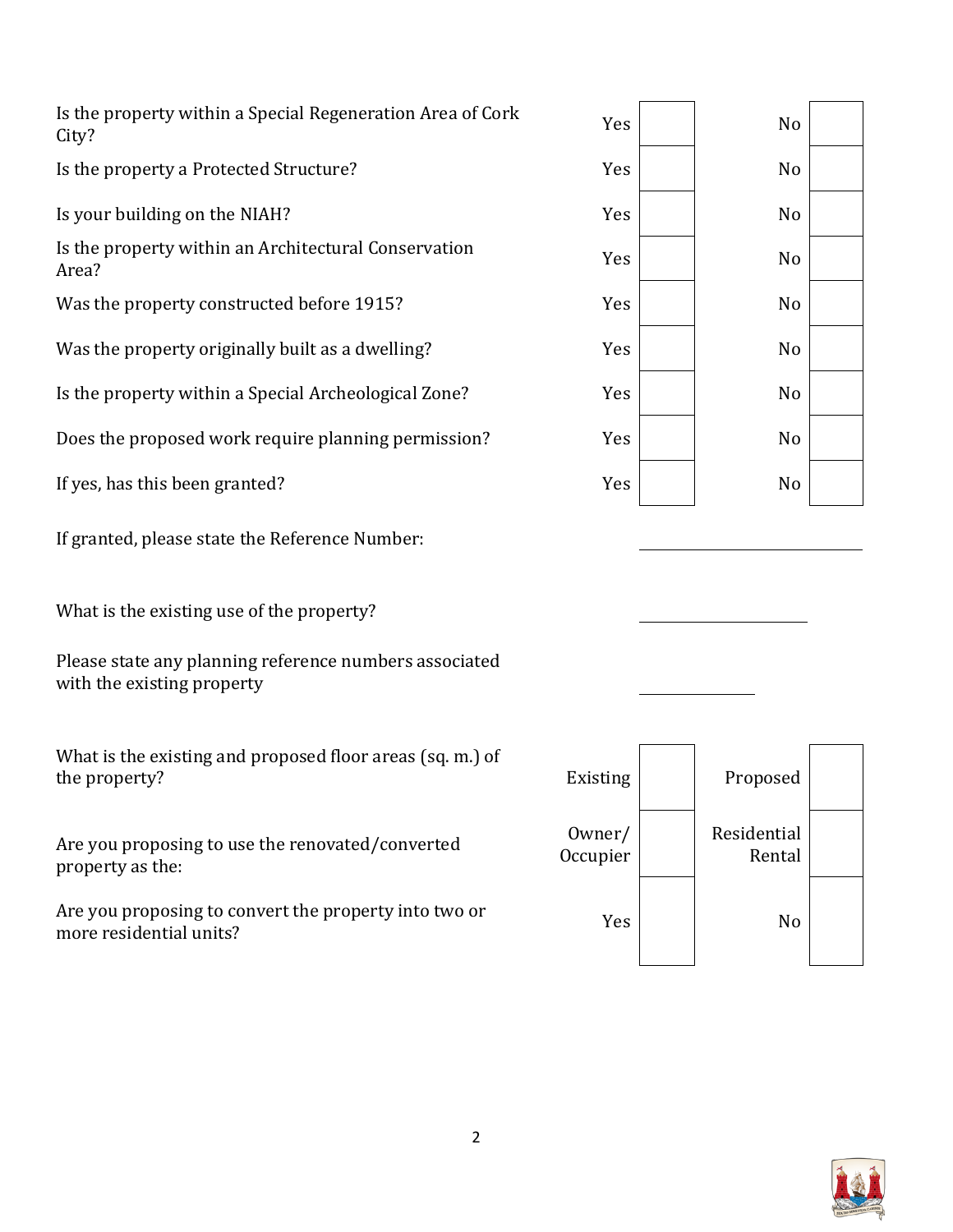| Detailed description of works intended to be carried out: |  |  |  |
|-----------------------------------------------------------|--|--|--|
|                                                           |  |  |  |

| An estimate cost of works:                                  | € |
|-------------------------------------------------------------|---|
| Timeframe for works (estimated beginning<br>and end dates): |   |

| What is the current market value of the | ⌒ |
|-----------------------------------------|---|
| property:                               | ◡ |

| Are you applying for or receiving any State<br>funded grants for this work? |  |
|-----------------------------------------------------------------------------|--|
| If Yes, please state the type of grant and<br>amount:                       |  |

| Will the property be <u>first occupied</u> by the owner as their main | 'Yes | <b>No</b> |
|-----------------------------------------------------------------------|------|-----------|
| residence after the refurbishment/conversion works are complete?      |      |           |

| Yes |  | No |
|-----|--|----|
|-----|--|----|